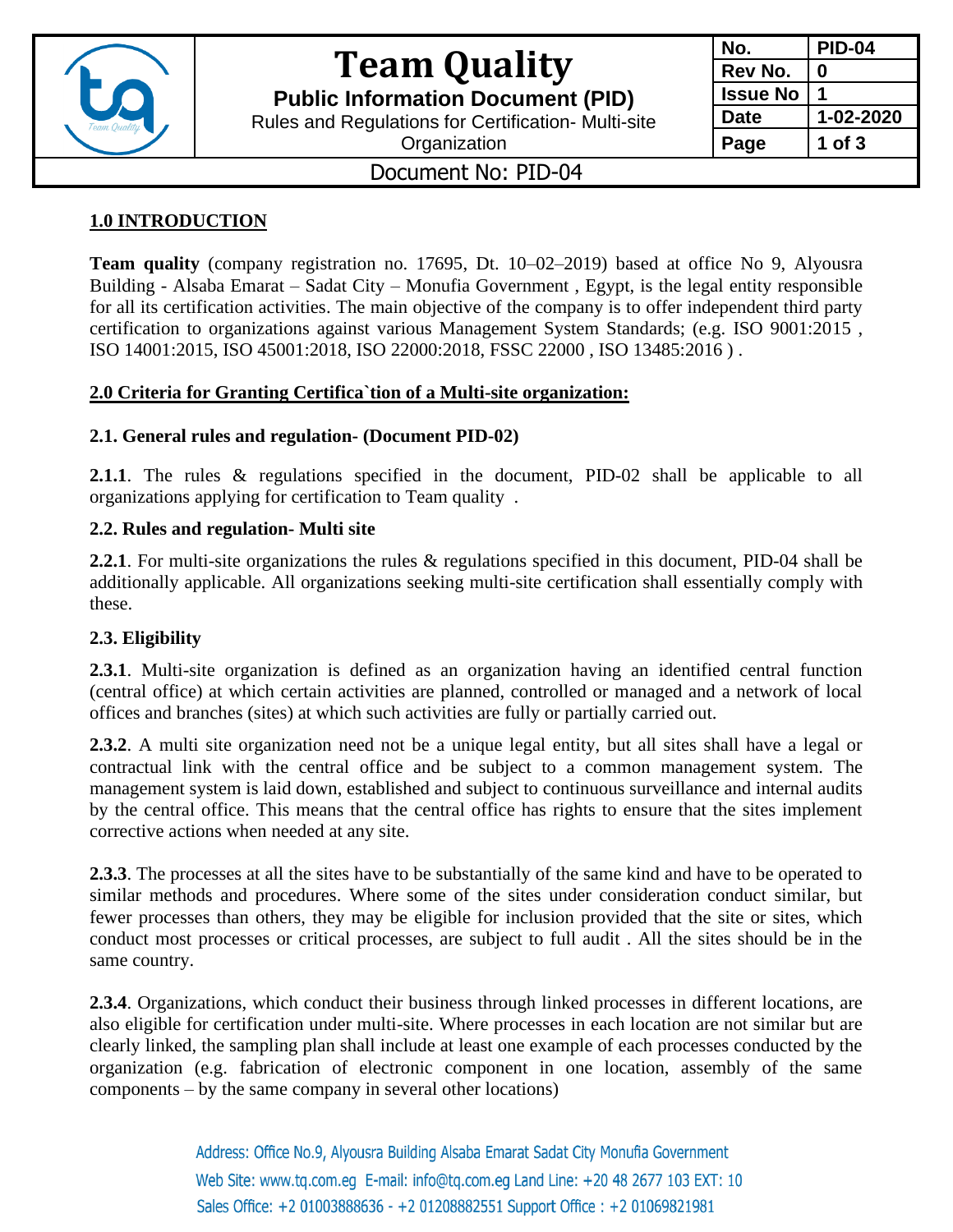

# **Team Quality**

**Public Information Document (PID)**

Rules and Regulations for Certification- Multi-site

**Organization** 

## **No. PID-04 Rev No. 0 Issue No 1 Date 1-02-2020** Page  $\vert$  2 of 3

## Document No: PID-04

**2.3.5**. The organization's management system shall be under a centrally controlled and administered plan and be subject to central management review. All the relevant sites including the central office shall be subject to the organization's internal audit program and all sites have been audited prior to certification audit.

**2.3.6**. The central office has established the management system in accordance with the relevant ISO or other standard and the whole organization meets the requirements of the standard including relevant legal regulations.

2.3.7. The organization should demonstrate its ability to collect and analyze data (system documentation and changes, management review, complaints, corrective actions, internal audit, legal requirements etc) from all sites including the central office and its authority and also demonstrate its authority and ability to initiate organization changes if required.

**2.3.8**. If all the sites of an organization where the activity subject to certification is performed are not ready to be submitted for certification at the same time, the organization shall be required to inform Team quality in advance of the sites that it wants to be included in the certification and those which are to be excluded.

### **2.4. Nonconformities**.

**2.4.1.** Whenever any non-conformity is found at an individual site, either through the organization's internal auditing or auditing by Team quality , the organization shall investigate whether it leads to a system deficiency affecting all other sites or limited to the particular site only. If it is found a system deficiency correction and corrective action should be performed both at central office and at the individual sites. If the corrective action is limited to only the site where the nonconformity has been reported, the organization should be able to demonstrate to Team quality , the justification for limiting its follow up corrective action.

**2.4.2**. At the time of the decision making process, if any site has nonconformity pending the certification shall be denied to the whole network pending satisfactory corrective action.

**2.4.3**. It shall not be admissible that, in order to overcome the obstacle raised by the existence of nonconformity at a single site, the organization seeks to exclude from the scope the "problematic site "site during the certification process. Such exclusion can only be agreed in advance as stated in section 2.3.8.

### **2.5. Certification Document**

**2.5.1**. Team quality shall issue the certificate after completing the procedural requirements (PID-02) and the sites included in the certificate are either individually audited or audited as per a sampling scheme as defined in Team quality procedure.

**2.5.2**. Team quality shall withdraw the entire certificate if the central office or any of the sites does not fulfill the necessary provisions for the maintenance of the certification.

Address: Office No.9, Alyousra Building Alsaba Emarat Sadat City Monufia Government

Web Site: www.tq.com.eq E-mail: info@tq.com.eq Land Line: +20 48 2677 103 EXT: 10 Sales Office: +2 01003888636 - +2 01208882551 Support Office: +2 01069821981